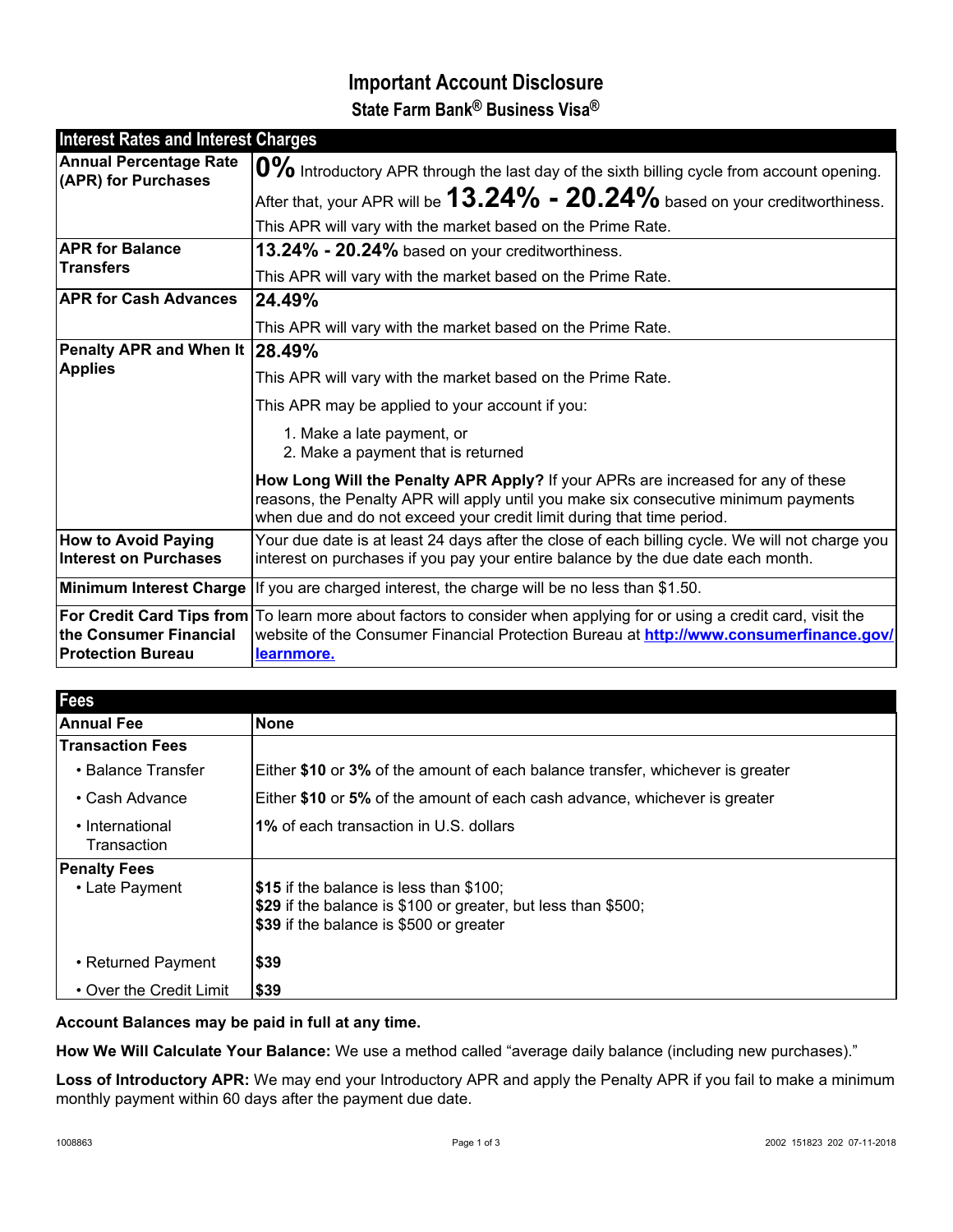**Additional Account Disclosures:** Terms of the account, including APRs and fees, are subject to change in accordance with the terms of the State Farm Bank Credit Card Agreement and Disclosure Statement ("Cardholder Agreement") and applicable laws.

The Prime Rate used to determine your APR (referenced in the table above) is the highest Prime Rate published in the "Money Rates" table in *The Wall Street Journal* on the Statement/Closing Date for that billing period.

**Other Fees Applicable to Your Account:** Convenience Check (Cash Advance Check) Transaction Fee - 5% of the U.S. dollar amount of the Convenience Check (minimum \$10); Statement Reprint Fee - \$5; Account Research Fee - \$15 per hour (\$10 minimum); Returned Check Fee - \$39 (if we return a Convenience Check unpaid for any reason).

**Find Out About Changed Information:** The information about rates, fees and other costs disclosed in the accompanying account disclosure is accurate as of March, 2020. This information may have changed after that date. To find out what may have changed, write State Farm Bank, P.O. Box 84062, Columbus, GA 31908-4062 or call us toll free at 877-SF4- VISA (877-734-8472).

## **Important Information about Procedures for Opening a New Account**

To help the government fight the funding of terrorism and money laundering activities, Federal law requires all financial institutions to obtain, verify, and record information that identifies each person who opens an account. What this means for you: When you open an account, we will ask for your name, address, date of birth, and other information that will allow us to identify you. We may also ask to see your driver's license or other identifying documents.

#### **Additional Agreements and Authorizations**

By submitting this application, you certify that you are a duly authorized owner(s) and/or officer(s) acting on behalf of the Business applicant ("you") in applying for a Business credit card account with State Farm Bank, F.S.B., Bloomington, IL. You acknowledge that you have reviewed all the information entered on the application and affirm that it is true and complete and that the account will be used solely for commercial or business purposes. You must be at least 18 years of age and a U.S. citizen or permanent resident alien with a valid permanent home address within the 50 United States or the District of Columbia to be eligible for an account (additional limitations may apply if you are under age 21). By submitting this application, you authorize State Farm Bank to obtain your credit report from one or more credit reporting agencies, which will result in at least one inquiry on your credit report. We will consider your application for a State Farm Bank<sup>®</sup> Business Visa<sup>®</sup> credit card. We will verify the credit status, income and other information relating to the Business, its owners and/or officers. Based on this information, we determine the actual credit line on your account. We may issue credit on different terms than those you applied for. We reserve the right not to open any account. If an account is opened, you agree that the use of the account, account number, or any card issued in connection with the account constitutes your acceptance of, and is subject to, the terms and conditions of the Cardholder Agreement that will be sent with your card(s). You also acknowledge that your participation in the State Farm Loyalty Rewards® Program will be governed by the Program Terms and Conditions, a copy of which will be sent with your card(s). You and the Business agree to be responsible for all charges incurred on the account according to the Cardholder Agreement.

#### **Guaranty Agreement**

Personal Guaranty: In consideration of State Farm Bank, F.S.B.("Bank") issuing a Business Credit Card Account ("Account") to the Business, I personally and unconditionally guarantee payment and performance, including but not limited to payment of all amounts borrowed and all fees and interest. I understand and agree that this guaranty is absolute and irrevocable and in effect for as long as any amount remains due. The Account may be assigned by the Bank at the Bank's sole discretion, and that the Bank may alter, accelerate, extend and/or change the terms of this Account without notice to me, the guarantor. I hereby waive every notice regarding this Account and/or the guaranty and agree that the Bank may delay or forbear exercising any of its rights without such delay or forbearance constituting a waiver of that or any other right. I agree that this guaranty will be governed by Federal law and by the laws of the State of Illinois to the extent that Federal law is not controlling. If any provision of this guaranty is held to be invalid or unenforceable, all other provisions will remain in full force and effect.

Furthermore, I hereby authorize the Bank to periodically request, receive, and exchange information pertaining to my personal and/or business creditworthiness, including credit reports. I understand that the Business and I are individually and jointly liable for paying charges on the Account and agree to the Important Account Disclosures. In addition, I (We) understand that State Farm Bank may report information about my account to credit bureaus including late payments, missed payments or other defaults on my account.